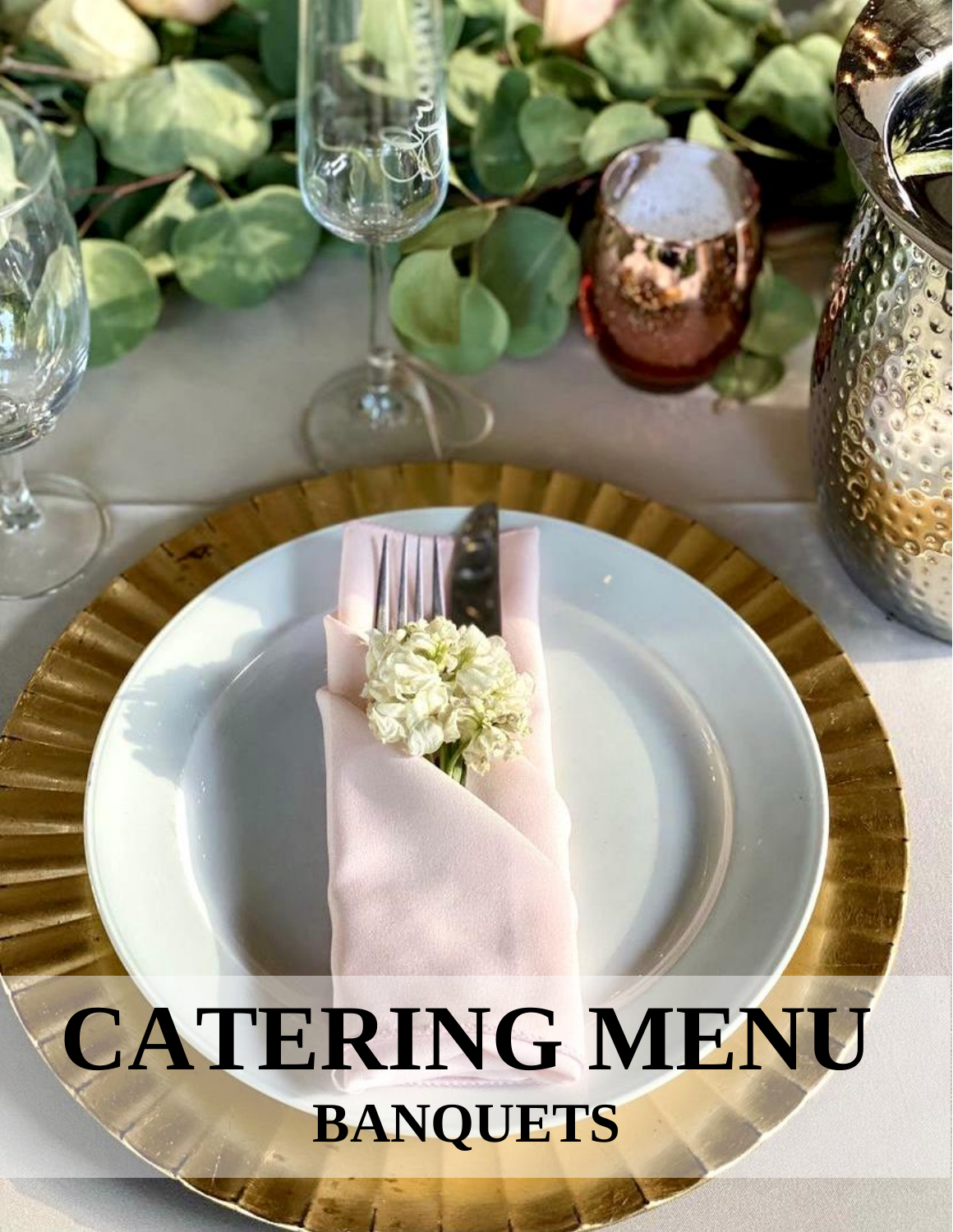#### **EVENT SETUP**

#### **Banquet Room**

- White garden chairs
- 5' round tables that seat 8 guests
- Table linens (white / ivory / black)
- Colored table overlays (based on availability)
- Colored napkins (based on availability)
- High and low 36" round cocktail tables
- White dinnerware & silver silverware
- Clear glassware
- Water pitchers
- Plastic dinnerware & cutlery available for informal events

#### **Included Upon request:**

- Podium
- Umbrellas
- Wine barrels
- Heaters and firepit
- Easels
- Square mirror or round wood centerpiece
- Glass cylinder
- Square vase
- Lanterns (black / white)
- Votives (up to 4 per table) host provides battery operated candles
- Gold or silver charger plates
- Candy bar: various glass jars and scoops
- High chairs
- White garden chairs at gazebo
- Draped table in the gazebo
- Draped 6' 8' tables for gifts, displays and sign-in

#### **SERVICE CHARGE AND TAX**

An 15% Service Charge, and 8% California Sales Tax will be added to all food, beverage, and labor fees.

Service includes full wait staff to set up, serve, clear, and breakdown event.

#### **FOOD AND BEVERAGE**

Hors d' oeuvres, salad, dinner and nonalcoholic beverages will be provided by Monteleone Meadows and consumed on the premises. Desserts, candy and party favors may be brought in. All other food of any kind must be approved by Monteleone Meadows.

The beverage station includes infused water, lemonade, and tropical iced tea. Regular and decaf coffee served with cream and sugar. Hot Cider available upon request during the holiday months.

#### **BAR SERVICE**

Bar service provided. Host to supply all alcoholic beverages, limited to the following: (2) Beers, (2) Wines, (2) Specialty Cocktails and (1) Champagne.

Bar service includes a bartender, plasticware, cocktail napkins, ice, and a refrigerated kegerator with (2) taps. If you would like to have a full-service bar with a variety of spirits and beverages, an outside licensed bar service with proof of liability coverage must be provided. Bar Service will begin at the start of the reception and conclude 30 minutes prior to the end of the event. Last call is at 9:30pm.

#### **VENUE POLICY**

There is a minimum guest count for all events.

- Monday Friday: 50 guests
- Saturday: 100 guests
- Sunday: 75 guests

Site is available to be booked for (4-5) hours.

Event and all outdoor music must conclude at 10pm per Riverside County Noise Ordinance and all guests must promptly vacate the property. Any additional hours will be charged at an additional \$1,000 per hour.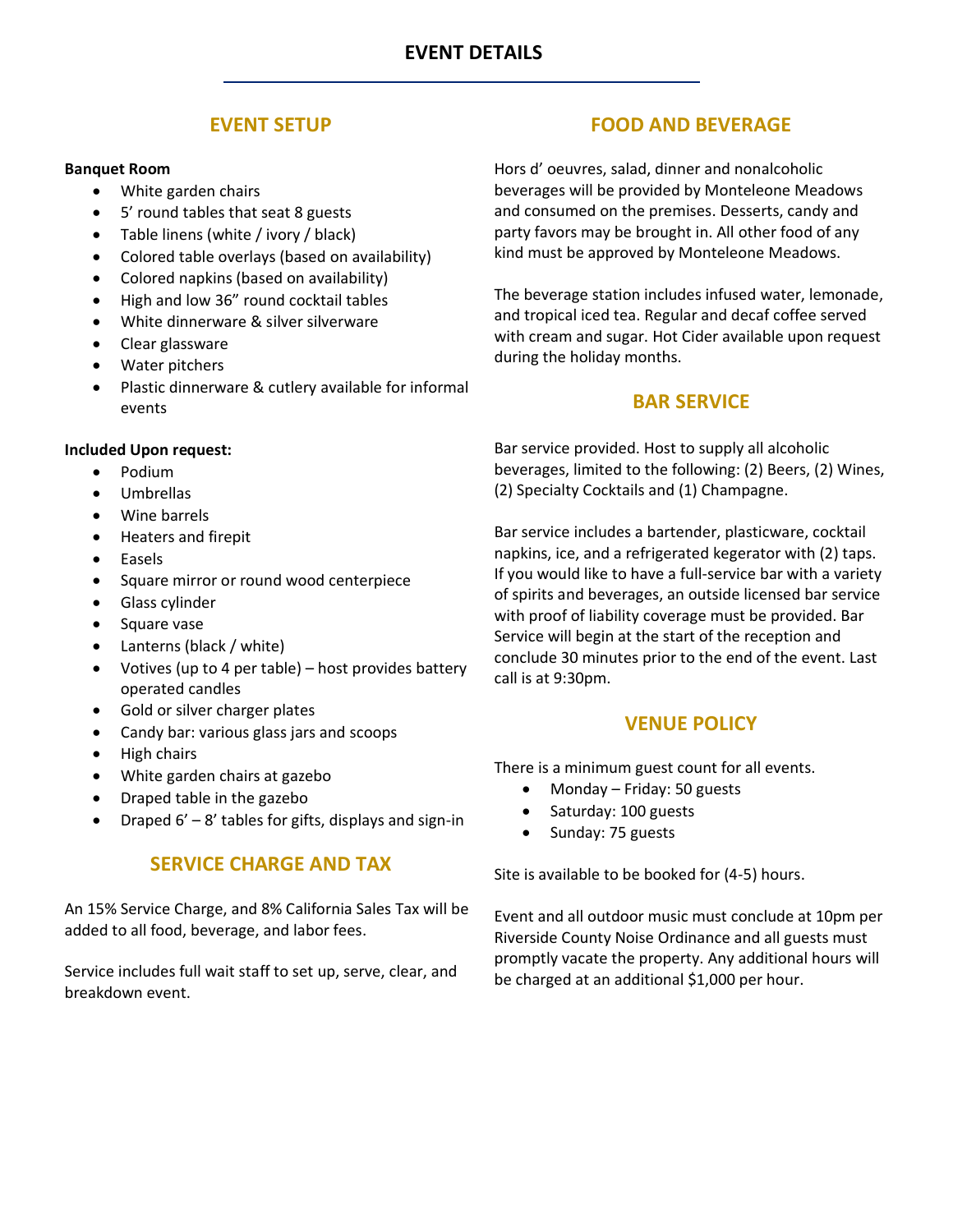# **HORS D' OEUVRES & SALAD BAR**



*Included in the following (3) menu selections: Traditional, Fiesta and Little Italy* 

### **HORS D'OEUVRES**

*(Included)*

**Charcuterie & Assorted Meats** Artisanal Cheeses, Dried Cured Meats, Fruit Compote, Spicy Mustard, Assorted Nuts, Crackers

**Vegetable Crudité** Carrots, Celery, Broccoli, Cauliflower, Bell Pepper, Snap Peas

*(Choose One)*

**Three Layer Dip** with Fresh Homemade Salsa, Tortilla Chips

**Pineapple Habanero Cream Cheese Dip** with Assorted Crackers

> **Sausage Puff Pastry** with a Dijon mustard

> **Focaccia** Tomato, Garlic, Herb

**Meat & Veggie Focaccia** Pepperoni, Vegetables, Tomato, Garlic, Herb

#### **SALAD BAR**

**Classic Caesar Salad**  Green Romaine Lettuce, Garlic Croutons, Parmesan, Creamy Caesar Dressing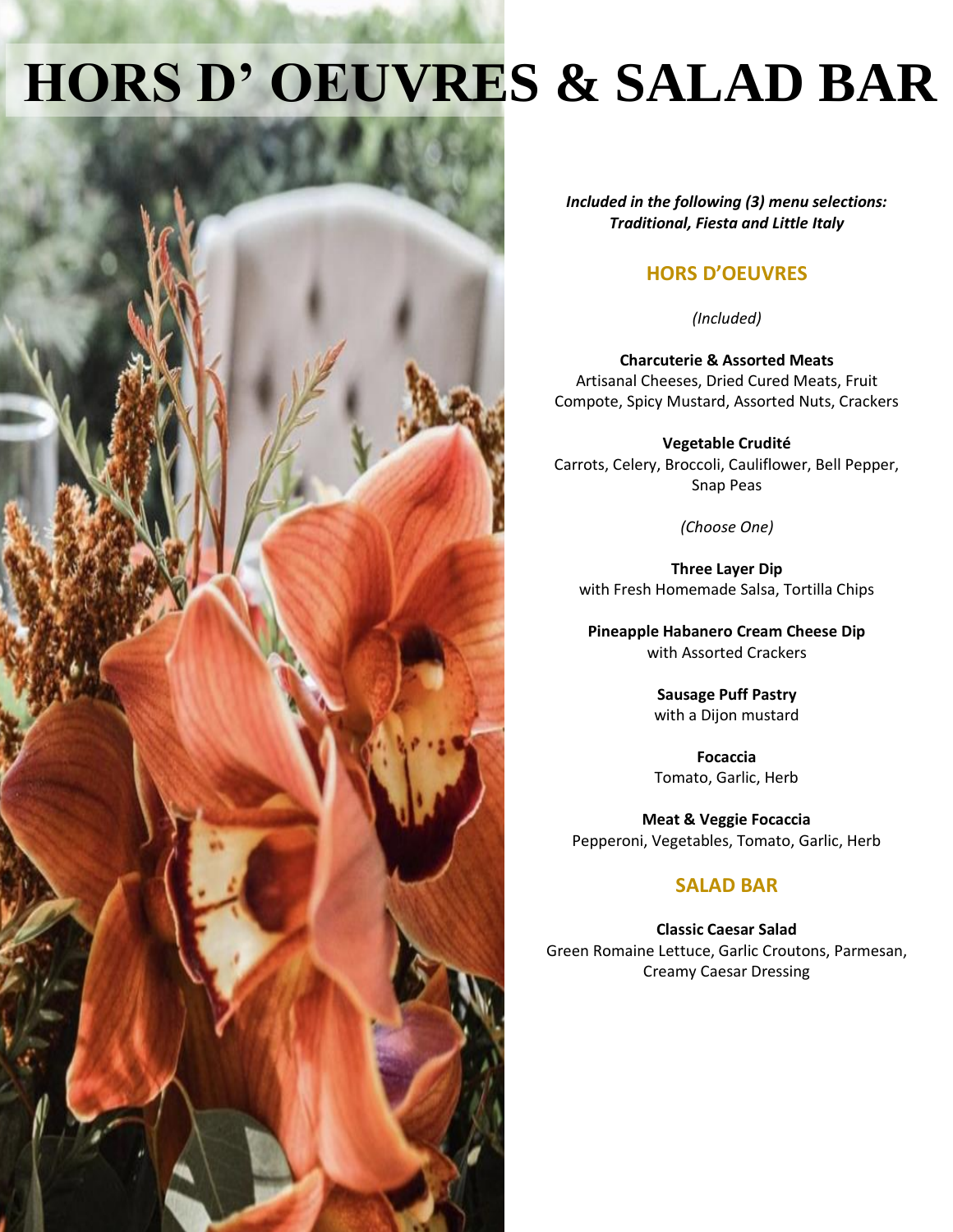

#### **TRADITIONAL**

*Monday – Thursday \$55 p*er person *Friday - Sunday \$65 p*er person

**Santa Maria Style Tri-Tip Roast** Charbroiled in a Mesquite BBQ Brick Oven

> **Grilled Marinated Chicken** Herb Roasted

**Gourmet Cheesy Potatoes** Cheddar Cheese, Green Onion

**Grilled Vegetables** Zucchini, Bell Peppers, Squash, Broccoli, Cauliflower

**Homemade Garlic Bread** Garlic Parmesan Crusted

**FIESTA**

*Monday – Thursday \$55 p*er person *Friday - Sunday \$65 p*er person

**Carne Asada**

**Pollo Asada**

**Mexican Rice**

**Refried Beans**

**Grilled Vegetables**

**Flour and Corn Tortillas**

**SALSA BAR** *(In place of salad bar)*

**Fresh Homemade Salsa, Pico De Gallo, Sour Cream, Shredded Cheese**

**Tortilla Chips**

### **LITTLE ITALY**

*Monday – Thursday \$50 p*er person *Friday - Sunday* \$60 *p*er person

*(Choose One)*

**Grilled Marinated Chicken** Herb Roasted

**Chicken Marsala**  Mushrooms, Marsala Wine Sauce

*(Included)*

**Pasta Bar** 

**Noodles**  Penne, Cheese Stuffed Tortellini

**Sauces** Creamy Pesto, Marinara, Alfredo

**Toppings**  Parmesan Cheese, Crushed Red Pepper, Basil

**Grilled Vegetables**  Zucchini, Bell Peppers, Squash, Broccoli, Cauliflower

**Homemade Garlic Bread**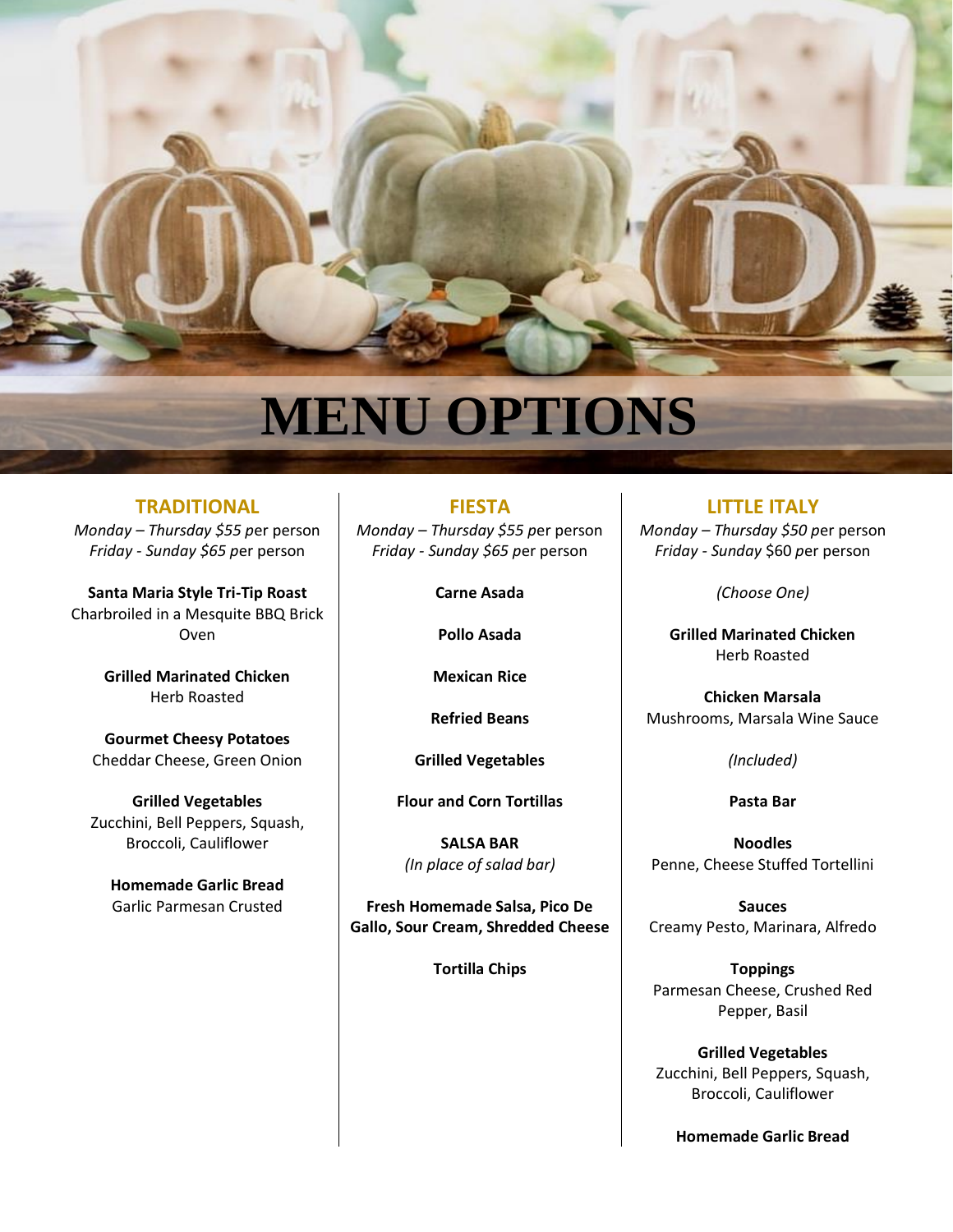## **MENU OPTIONS**

*The following (2) menu selections do not include an hors d' oeuvres station or a salad bar.*

#### **BACKYARD BBQ**

*Monday – Thursday \$35 p*er person *Friday - Sunday* \$45 *p*er person

**Select One Entrée:** Beef Patty, Grilled Chicken Breast, Grilled Brats, Hot Dogs

> **Select Two Sides:** Baked Beans, Grilled Vegetables, Corn, Watermelon Slices

**Select One:** Caesar Salad, Mixed Greens Salad, Potato, Pasta Salad

**Vegetables** Lettuce, Tomato, Onion, American Cheese

**Condiments** Mayonnaise, Mustard, Dijon Mustard

#### **DELI MARKET**

*Monday – Thursday \$35 p*er person *Friday - Sunday* \$45 *p*er person

**Assorted Bread**

**Proteins** Honey Ham, Roasted Turkey, Roast Beef

> **Cheese** American, Swiss

**Vegetables** Lettuce, Tomato, Red Onion, Pickle

**Condiments** Mayonnaise, Mustard, Dijon Mustard

**Classic Caesar Salad**

**Select One:** Potato Pasta Salad